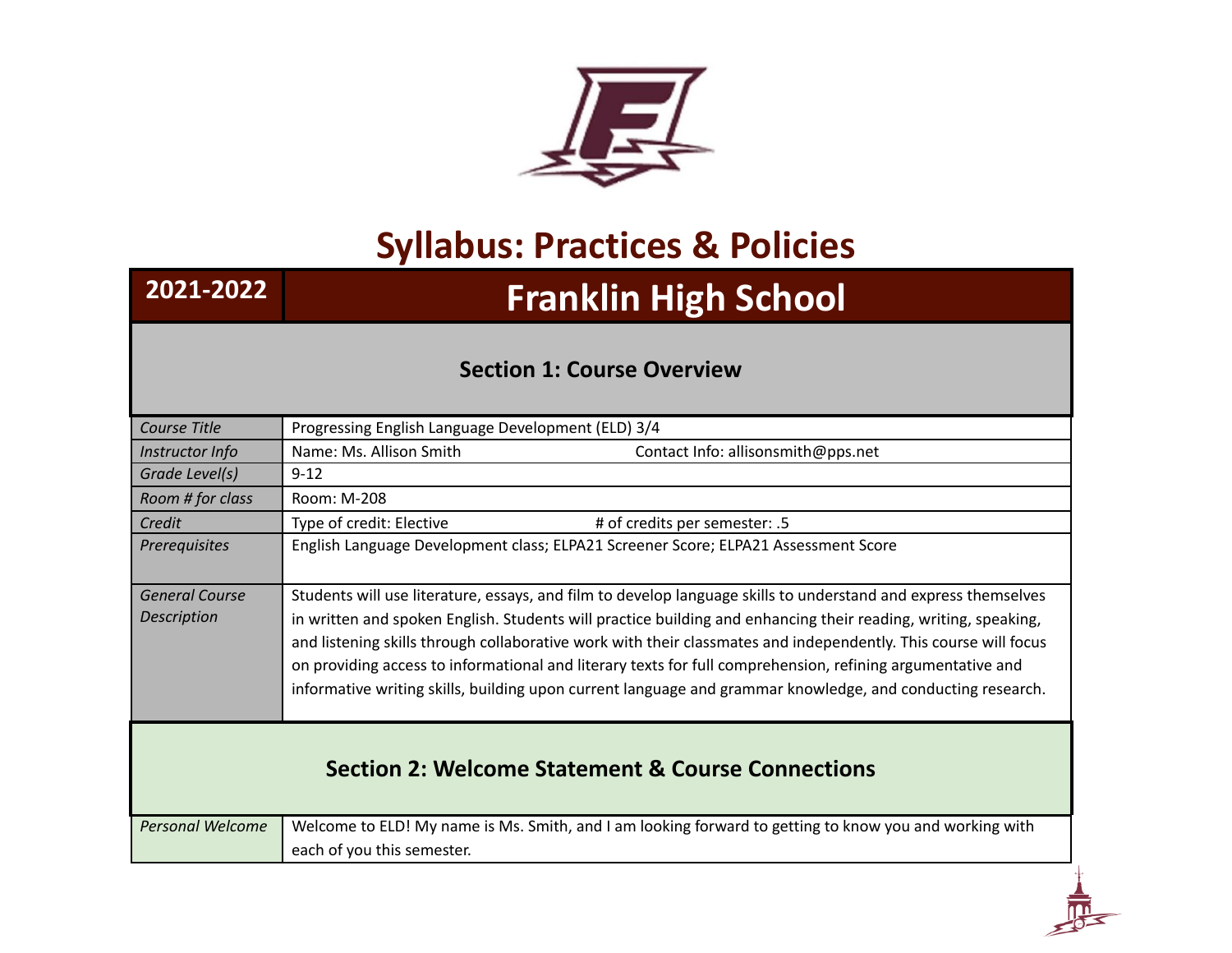| <b>Course Highlights</b><br>(topics, themes, areas<br>of study)<br>Course<br>Connections to PPS | Exploration of Identity, Community, and Society<br>$\bullet$<br>Targeted English practice (reading, writing, speaking, and listening) with the use of short stories, film<br>clips, poems, essays, and songs.<br>Opportunities to consider and reflect upon future learning plans (post-graduation plans)<br>Vision: "A graduate of Portland Public Schools will be a compassionate critical thinker, able to collaborate and<br>solve problems, and be prepared to lead a more socially just world."                                                                                                                                                                                                                                                                              |
|-------------------------------------------------------------------------------------------------|------------------------------------------------------------------------------------------------------------------------------------------------------------------------------------------------------------------------------------------------------------------------------------------------------------------------------------------------------------------------------------------------------------------------------------------------------------------------------------------------------------------------------------------------------------------------------------------------------------------------------------------------------------------------------------------------------------------------------------------------------------------------------------|
| <b>Relmagined Vision</b><br><b>Section 3: Student Learning</b>                                  |                                                                                                                                                                                                                                                                                                                                                                                                                                                                                                                                                                                                                                                                                                                                                                                    |
| Prioritized<br><b>Standards</b>                                                                 | The following standards will be explored in the course:<br>ELP.1 - An ELL can construct meaning from oral presentations & literary & informational text through<br>$\bullet$<br>grade-appropriate listening, reading, and viewing.<br>ELP.2 - An ELL can participate in grade-appropriate oral & written exchanges of information, ideas, &<br>$\bullet$<br>analyses, responding to peer, audience, or reader comments & questions.<br>ELP.3 - An ELL can speak and write about grade-appropriate complex literary and informational texts<br>$\bullet$<br>and topics.<br>ELP.4 - An ELL can construct grade-appropriate oral & written claims and support them with reasoning<br>and evidence.<br>ELP.9 - An ELL can create clear and coherent grade-appropriate speech and text. |
| <b>PPS Graduate</b><br>Portrait<br><b>Connections</b>                                           | I will help students grow their knowledge and skills in the following aspects of PPS's Graduate Portrait:<br>Inclusive and collaborative problem solvers<br>$\bullet$<br>Inquisitive critical thinkers with deep core knowledge<br>$\bullet$<br>Resilient and adaptable lifelong learners<br>$\bullet$<br>Positive, confident, and connected sense of self<br>$\bullet$<br>Reflective, empathetic, and empowering graduates<br>Optimistic, future-oriented graduates                                                                                                                                                                                                                                                                                                               |

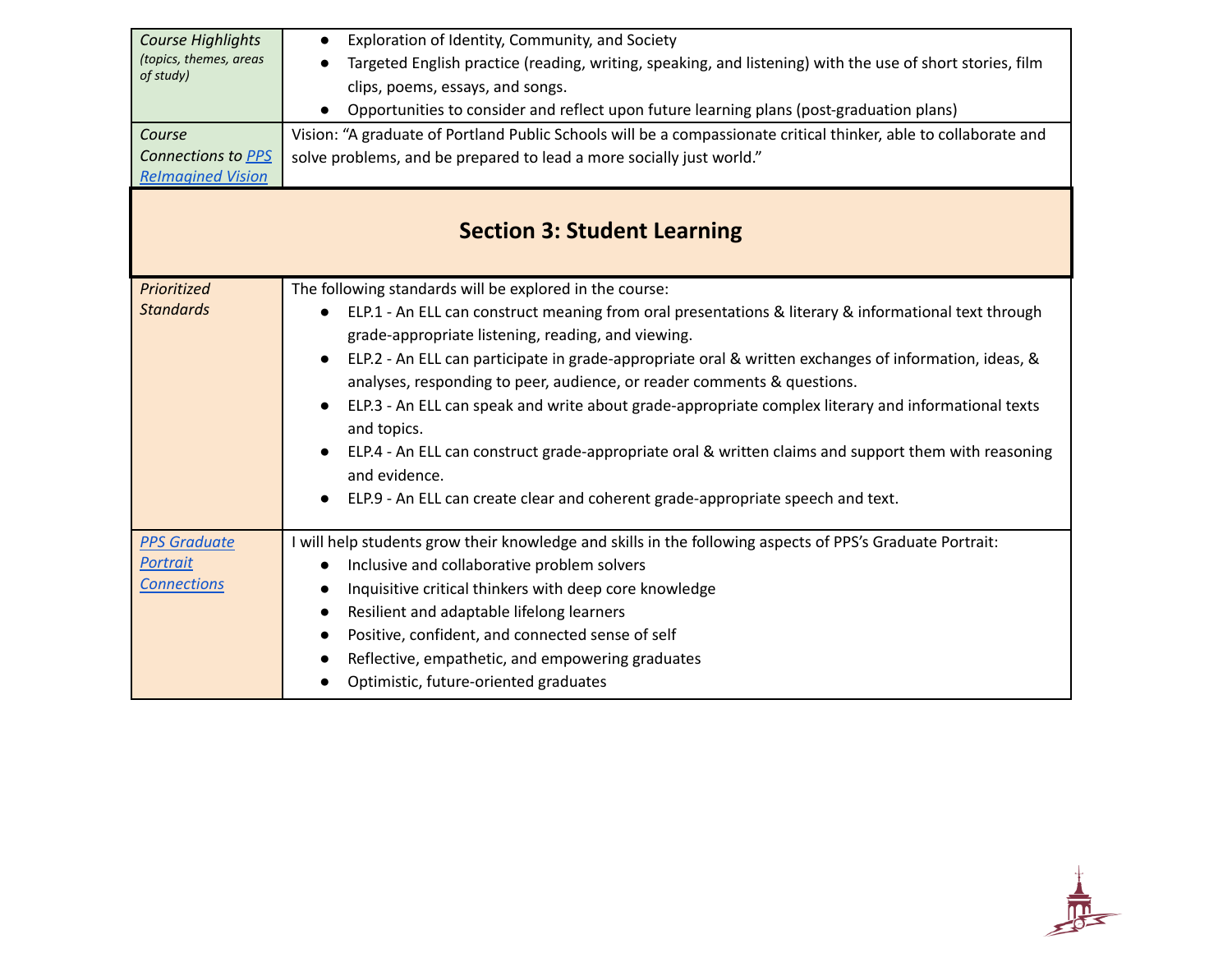| Differentiation/ | I will provide the following supports specifically for students in the following programs:                 |
|------------------|------------------------------------------------------------------------------------------------------------|
| accessibility    |                                                                                                            |
| strategies and   | <b>Special Education:</b>                                                                                  |
| supports:        | Access to audio recordings instead of/in addition to written texts<br>$\bullet$                            |
|                  | Hear instructions read aloud<br>$\bullet$                                                                  |
|                  | Frequent checks for understanding<br>$\bullet$                                                             |
|                  | Use of visual supports                                                                                     |
|                  | Take test in a smaller setting                                                                             |
|                  | <b>English Language Learners:</b> (PPS ESL Local Plan)                                                     |
|                  | Use of graphic organizers<br>$\bullet$                                                                     |
|                  | <b>Visual supports</b><br>$\bullet$                                                                        |
|                  | Cooperative learning                                                                                       |
|                  | EA assistance                                                                                              |
|                  | <b>Extension activities</b><br>$\bullet$                                                                   |
|                  | First-language support when useful and possible<br>$\bullet$                                               |
|                  | Individualized instruction                                                                                 |
|                  | Talented & Gifted: (Franklin High School TAG Plan)                                                         |
|                  | Utilizing pre and post assessment information to guide instructional strategies and to select<br>$\bullet$ |
|                  | supplemental curriculum/materials                                                                          |
|                  | Flexible grouping to maximize students' strengths                                                          |
|                  | Tiered lessons to give students the opportunity to learn the same concept or skill using different tasks   |
|                  | that best suit the learner                                                                                 |
|                  | Independent projects                                                                                       |
|                  | <b>504 Plans:</b>                                                                                          |
|                  | <b>Preferential seating</b>                                                                                |
|                  | Verbal, visual, or technology aids                                                                         |
|                  | Modified textbooks or audio-video materials                                                                |
|                  | Behavior management support                                                                                |
|                  |                                                                                                            |
|                  |                                                                                                            |
|                  |                                                                                                            |

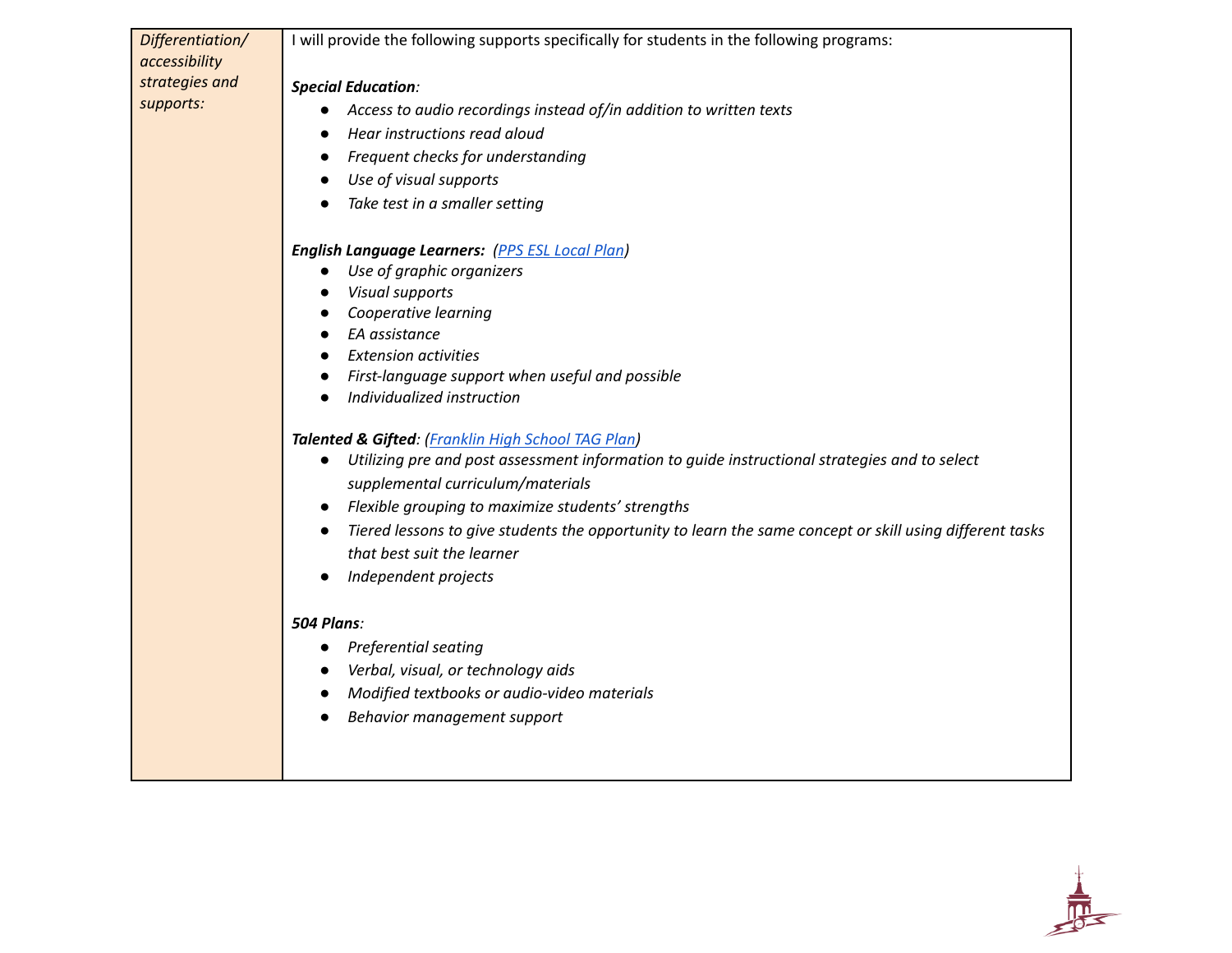| Personalized<br><b>Learning</b><br><b>Graduation</b><br>Requirements (as<br>applicable in this<br>course): | Career Related Learning Experience (CRLE) #1<br>Career Related Learning Experience (CRLE) #2<br>-The experience(s) will be:<br>Complete a resume<br>Complete the My Plan Essay<br><b>Section 4: Cultivating Culturally Sustaining Communities</b>                                                                                                                                                                                                                                                                                                                                                               |
|------------------------------------------------------------------------------------------------------------|-----------------------------------------------------------------------------------------------------------------------------------------------------------------------------------------------------------------------------------------------------------------------------------------------------------------------------------------------------------------------------------------------------------------------------------------------------------------------------------------------------------------------------------------------------------------------------------------------------------------|
| <b>Tier 1 SEL Strategies</b><br><b>Shared</b><br><b>Agreements</b>                                         | I will facilitate the creation of our Shared Agreements that respects and celebrates each student's race, ability,<br>language, and gender in the following way(s):<br>Allow for collaborative creation and individual reflection<br>Provide linguistic and/or SPED supports<br>Provide multiple modalities for idea expression (written, oral, image, etc.)<br>I will display our Agreements in the following locations:<br>The Agreements will be displayed on Canvas                                                                                                                                         |
|                                                                                                            | My plan for ongoing feedback through year on their effectiveness is:<br>Regular and timely feedback on assignments (individual, group, and whole class)<br>One-on-one student/teacher check-ins                                                                                                                                                                                                                                                                                                                                                                                                                 |
| Student's<br>Perspective &<br><b>Needs</b>                                                                 | I will cultivate culturally sustaining relationships with students by:<br>Host regular community building opportunities<br>Embed social-emotional supports in lessons<br>Check in with students individually and as a whole class community<br>Be an active facilitator when it comes to solving conflicts that may arise<br>Families can communicate what they know of their student's needs with me in the following ways:<br>Please email me at allisonsmith@pps.net. I am happy to speak with you via email, on the phone, or in<br>person if you prefer.<br>Interpreters are available as needed/requested |
| Empowering<br><b>Students</b>                                                                              | I will celebrate student successes in the following ways:<br>Positive calls home<br>Class "shout outs" (Recognition of student successes)                                                                                                                                                                                                                                                                                                                                                                                                                                                                       |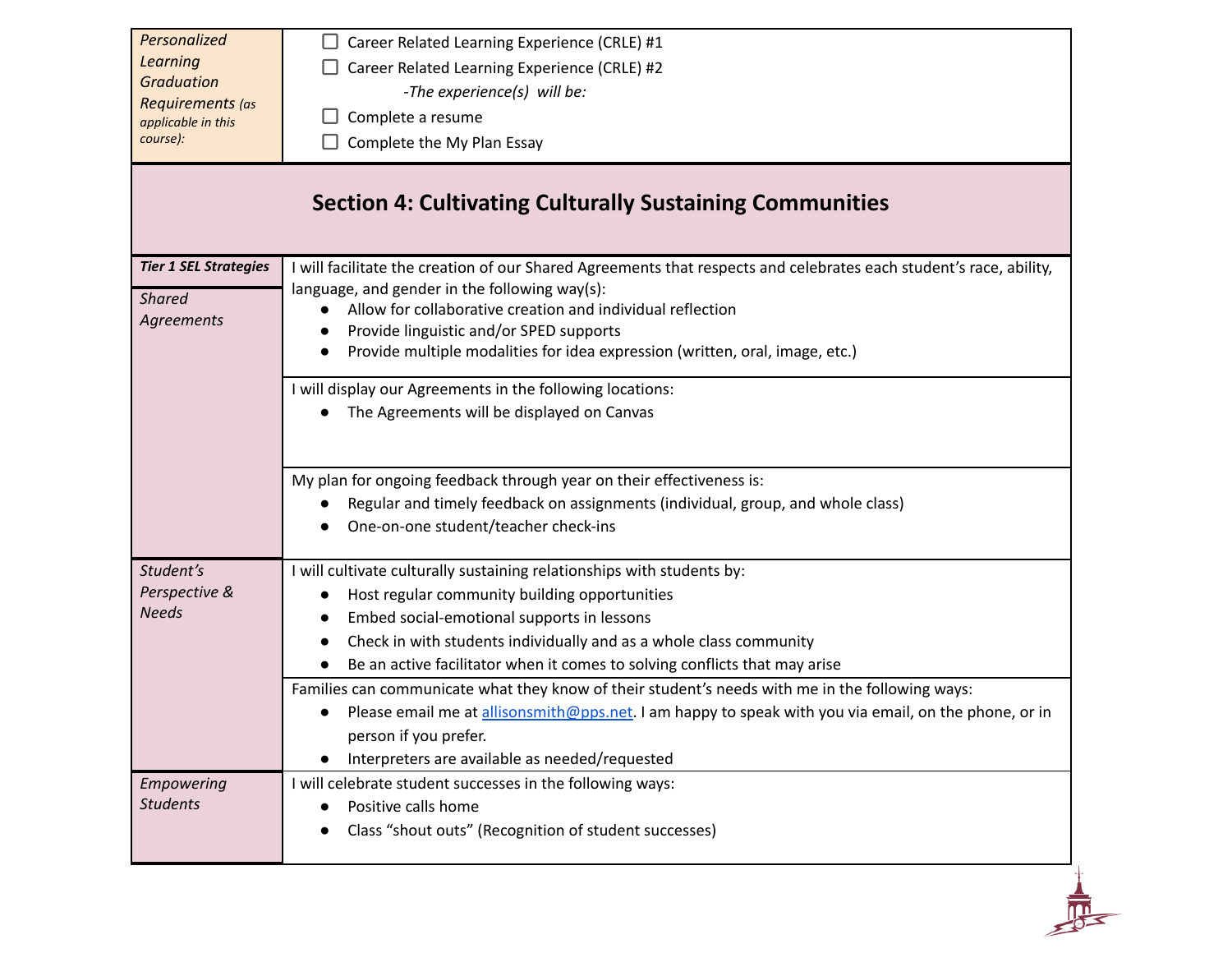|                           | In person<br>$\circ$                                                                                                                                                                            |
|---------------------------|-------------------------------------------------------------------------------------------------------------------------------------------------------------------------------------------------|
|                           | Digital<br>$\circ$                                                                                                                                                                              |
|                           | I will solicit student feedback on my pedagogy, policies and practices by:                                                                                                                      |
|                           | Quarterly anonymous student surveys                                                                                                                                                             |
|                           |                                                                                                                                                                                                 |
|                           | When class agreements aren't maintained (i.e. behavior) by a student I will approach it in the following ways:<br>I will talk to the student privately                                          |
|                           | This may mean that I talk to the student after a "cool down" period. (later in the day or next<br>$\circ$<br>class, for example)                                                                |
|                           | If class agreements aren't maintained by a group of students, I will make every effort to work with<br>those students to discuss concerns, understand their perspectives, and make adjustments. |
| Showcasing                | I will provided opportunities for students to choose to share and showcase their work by:                                                                                                       |
| <b>Student Assets</b>     | Sharing with the class                                                                                                                                                                          |
|                           | Posting their work in the classroom                                                                                                                                                             |
|                           |                                                                                                                                                                                                 |
|                           | Publishing their work on our class Canvas page                                                                                                                                                  |
|                           | <b>Section 5: Classroom Specific Procedures</b>                                                                                                                                                 |
| Safety issues and         | Students are not allowed to eat in classrooms (You may drink water.)                                                                                                                            |
| requirements (if          | A seating chart will be used for contact tracing purposes. Students are required to follow the seating                                                                                          |
| applicable):              | chart.                                                                                                                                                                                          |
| <b>Coming &amp; Going</b> | I understand the importance of students taking care of their needs. Please use the following guidelines when                                                                                    |
| from class                | coming and going from class:                                                                                                                                                                    |
|                           | Ask to be excused to the restroom/drinking fountain etc.                                                                                                                                        |
|                           | You will be given a paper hallway pass<br>One student out at a time                                                                                                                             |
|                           |                                                                                                                                                                                                 |
| <b>Submitting Work</b>    | I will collect work from students in the following way:<br>All student work will be turned in on Canvas.                                                                                        |
|                           | If a student misses a deadline, I will partner with the student in the following ways so they have the ability to                                                                               |
|                           | demonstrate their abilities:                                                                                                                                                                    |
|                           | Please attend Tutorial, and we can work together on missing assignments.                                                                                                                        |
| <b>Returning Your</b>     | My plan to return student work is the following:                                                                                                                                                |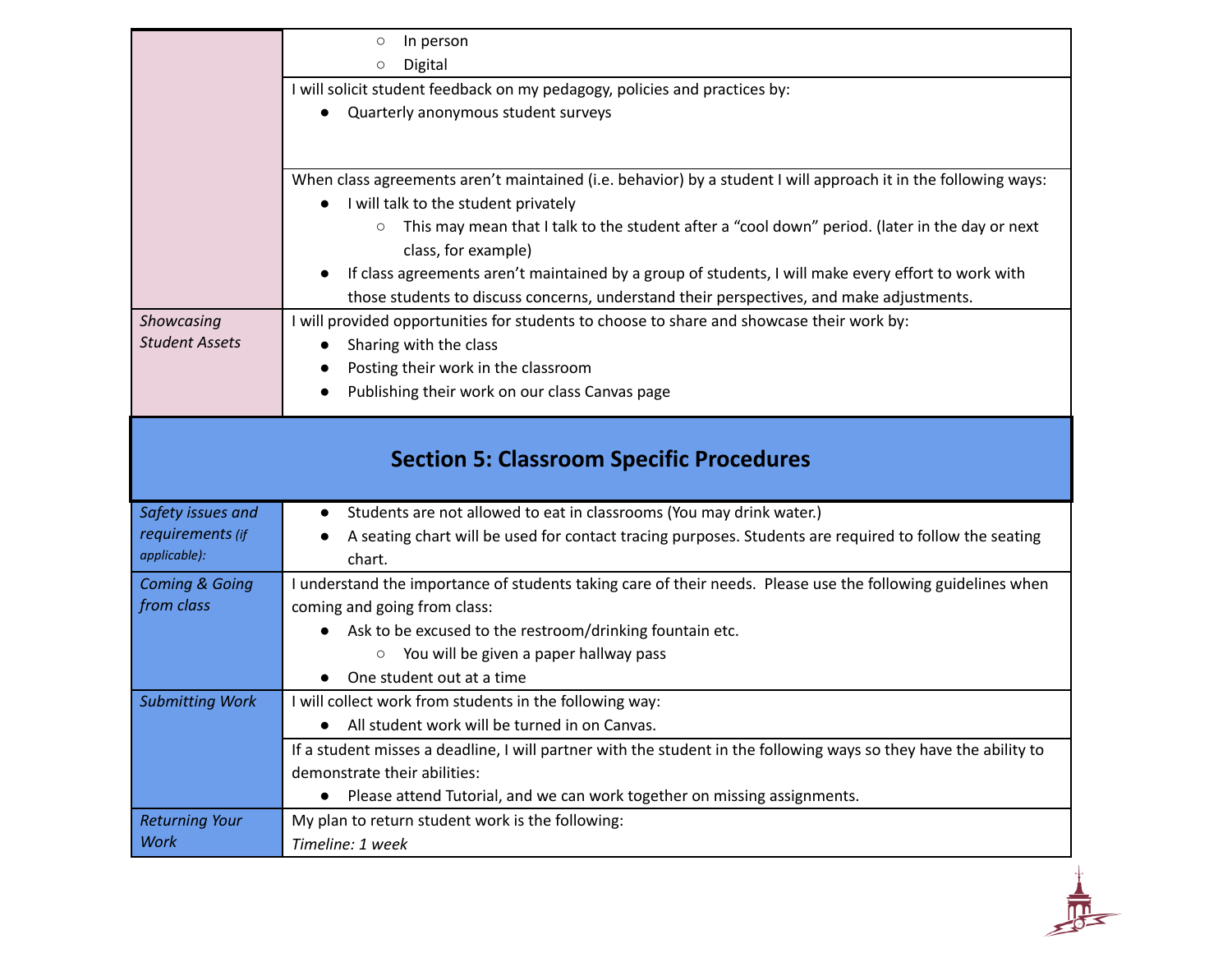|                               | What to look for on your returned work: Please look for feedback in the form of written or oral comments        |
|-------------------------------|-----------------------------------------------------------------------------------------------------------------|
|                               | Revision Opportunities: Students may redo any assignments as long as it is within the current grading period.   |
| <b>Formatting Work</b>        | Directions on how to format submitted work (ex. formal papers, lab reports, etc) can be found here:             |
| (if applicable)               | There aren't specific formatting instructions that will apply to all assignments                                |
|                               | Formatting instructions will be provided for each assignment as needed                                          |
| Attendance                    | If a student is absent, I can help them get caught up by:                                                       |
|                               | Please attend Tutorial so that I can help you get caught up by outlining any missing assignments and            |
|                               | helping you get started on missing work.                                                                        |
|                               | <b>Section 6: Course Resources &amp; Materials</b>                                                              |
|                               |                                                                                                                 |
| <b>Materials Provided</b>     | I will provide the following materials to students:                                                             |
|                               | All material will be provided to students on Canvas. This will include:                                         |
|                               | Lessons<br>$\circ$                                                                                              |
|                               | Handouts<br>$\circ$                                                                                             |
|                               | Resources<br>$\circ$                                                                                            |
|                               | Assignments<br>$\circ$                                                                                          |
|                               | <b>Graphic Organizers</b><br>$\circ$                                                                            |
| <b>Materials Needed</b>       | Please have the following materials for this course:                                                            |
|                               | PPS-provided computer (Chromebook)<br>$\bullet$                                                                 |
|                               | Paper                                                                                                           |
|                               | Pen/Pencil                                                                                                      |
|                               |                                                                                                                 |
|                               | Franklin can help with any materials you may need as well. Please reach out to me privately and I will help you |
|                               | get what you need.                                                                                              |
| <b>Course Resources</b>       | Here is a link to resources that are helpful to students during this course:                                    |
|                               | CommonLit                                                                                                       |
|                               | <b>Nearpod</b>                                                                                                  |
| Empowering<br><b>Families</b> | The following are resources available for families to assist and support students through the course:           |
|                               | Oregon Department of Education English Learner Initiatives                                                      |
|                               | Portland Public Schools English as a Second Language (ESL)                                                      |
|                               | <b>Language Access</b>                                                                                          |
|                               | <b>FHS Resource Center</b>                                                                                      |
|                               |                                                                                                                 |

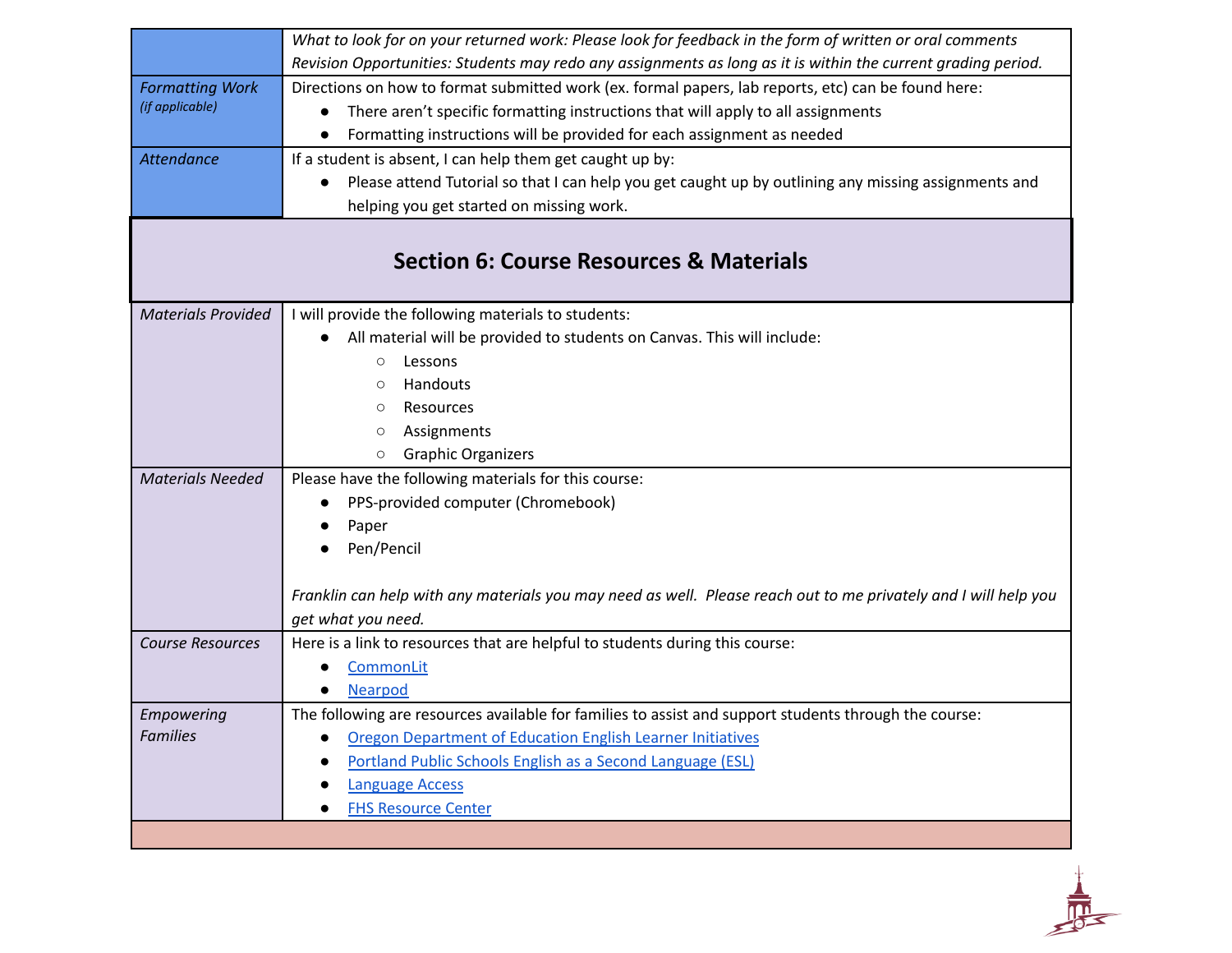| Formative<br>Assessments<br>(Classwork)<br><b>Summative</b><br><b>Assessments</b> | As students move through the learning journey during specific units/topics, I will assess & communicate their<br>progress in the following ways:<br>Individual feedback (Comments and one-on-one conversations)<br>$\bullet$<br>Group feedback (Comments and/or small group debrief)<br>Whole class (Global feedback provided as mini-lessons)<br>As we complete specific units/topics I will provide the following types of opportunities for students to provide<br>evidence of their learned abilities:<br>Writing samples (summary paragraphs, essays)<br>Speaking opportunities (Short responses, small group/whole class shares and/or presentations) |
|-----------------------------------------------------------------------------------|-------------------------------------------------------------------------------------------------------------------------------------------------------------------------------------------------------------------------------------------------------------------------------------------------------------------------------------------------------------------------------------------------------------------------------------------------------------------------------------------------------------------------------------------------------------------------------------------------------------------------------------------------------------|
|                                                                                   |                                                                                                                                                                                                                                                                                                                                                                                                                                                                                                                                                                                                                                                             |
|                                                                                   |                                                                                                                                                                                                                                                                                                                                                                                                                                                                                                                                                                                                                                                             |
|                                                                                   |                                                                                                                                                                                                                                                                                                                                                                                                                                                                                                                                                                                                                                                             |
|                                                                                   |                                                                                                                                                                                                                                                                                                                                                                                                                                                                                                                                                                                                                                                             |
|                                                                                   |                                                                                                                                                                                                                                                                                                                                                                                                                                                                                                                                                                                                                                                             |
|                                                                                   |                                                                                                                                                                                                                                                                                                                                                                                                                                                                                                                                                                                                                                                             |
|                                                                                   |                                                                                                                                                                                                                                                                                                                                                                                                                                                                                                                                                                                                                                                             |
|                                                                                   |                                                                                                                                                                                                                                                                                                                                                                                                                                                                                                                                                                                                                                                             |
|                                                                                   |                                                                                                                                                                                                                                                                                                                                                                                                                                                                                                                                                                                                                                                             |
|                                                                                   | Listening practice (Listen and respond activities)                                                                                                                                                                                                                                                                                                                                                                                                                                                                                                                                                                                                          |
|                                                                                   | Reading assignments (Reading comprehension assessments)                                                                                                                                                                                                                                                                                                                                                                                                                                                                                                                                                                                                     |
|                                                                                   | Group projects (Collaborative group projects)                                                                                                                                                                                                                                                                                                                                                                                                                                                                                                                                                                                                               |
| Student Role in                                                                   | Students and I will partner to determine how they can demonstrate their abilities in the following ways:                                                                                                                                                                                                                                                                                                                                                                                                                                                                                                                                                    |
| Assessment                                                                        | All summative assessments require that students submit a self-graded rubric. It is important that<br>$\bullet$                                                                                                                                                                                                                                                                                                                                                                                                                                                                                                                                              |
|                                                                                   | students understand how they are graded, what they are being asked to do, and that they have the                                                                                                                                                                                                                                                                                                                                                                                                                                                                                                                                                            |
|                                                                                   | opportunity to honestly reflect on each target standard assessed.                                                                                                                                                                                                                                                                                                                                                                                                                                                                                                                                                                                           |
|                                                                                   | <b>Progress Report Cards &amp; Final Report Cards</b>                                                                                                                                                                                                                                                                                                                                                                                                                                                                                                                                                                                                       |
|                                                                                   |                                                                                                                                                                                                                                                                                                                                                                                                                                                                                                                                                                                                                                                             |
| <b>Accessing Grades</b>                                                           | Students & Families can go to the following location for up-to-date information about their grades throughout                                                                                                                                                                                                                                                                                                                                                                                                                                                                                                                                               |
|                                                                                   | the semester:                                                                                                                                                                                                                                                                                                                                                                                                                                                                                                                                                                                                                                               |
|                                                                                   | <b>ParentVue</b>                                                                                                                                                                                                                                                                                                                                                                                                                                                                                                                                                                                                                                            |
|                                                                                   | I will update student grades at the following frequency:                                                                                                                                                                                                                                                                                                                                                                                                                                                                                                                                                                                                    |
|                                                                                   | Once each week                                                                                                                                                                                                                                                                                                                                                                                                                                                                                                                                                                                                                                              |
| <b>Progress Reports</b>                                                           | I will communicate the following marks on a progress report:                                                                                                                                                                                                                                                                                                                                                                                                                                                                                                                                                                                                |
|                                                                                   | Mark: $A - F$                                                                                                                                                                                                                                                                                                                                                                                                                                                                                                                                                                                                                                               |
|                                                                                   | Meaning of the mark:                                                                                                                                                                                                                                                                                                                                                                                                                                                                                                                                                                                                                                        |
|                                                                                   | A: 100% - 90%                                                                                                                                                                                                                                                                                                                                                                                                                                                                                                                                                                                                                                               |
|                                                                                   | B: 89% - 80%                                                                                                                                                                                                                                                                                                                                                                                                                                                                                                                                                                                                                                                |
|                                                                                   | C: 79% - 70%                                                                                                                                                                                                                                                                                                                                                                                                                                                                                                                                                                                                                                                |